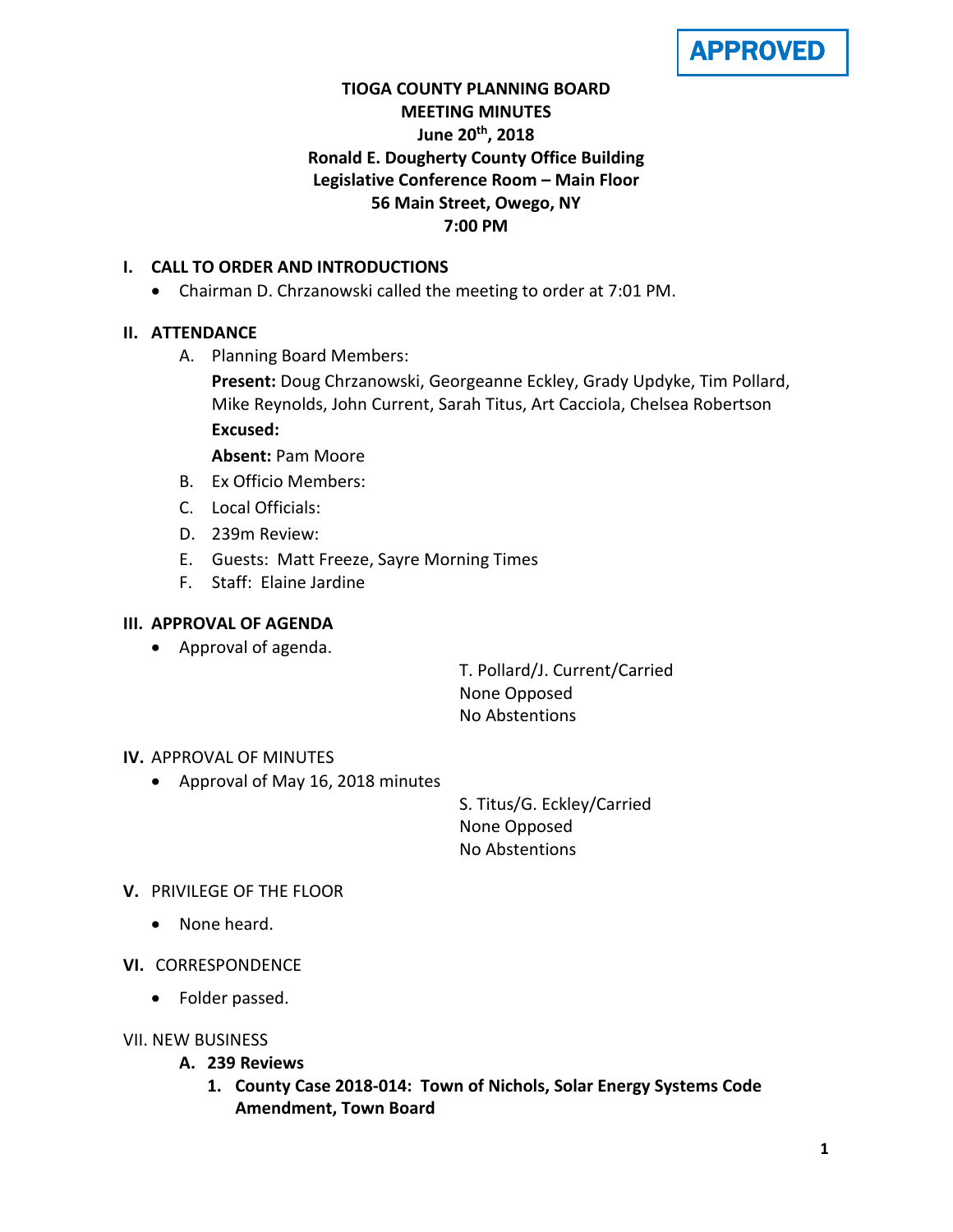The Nichols Town Board and Planning Board have worked together to create the attached proposed Solar Energy Systems local law. While it will be a stand-alone chapter in the Nichols Town Code, it will be tied to the Zoning Code via reference, as seen in the proposed law. These regulations will apply to minor and major solar systems, as defined in the proposed code, and will be allowed in all zoning districts with the exception of R (Residential), which is a very small zoning district in size, that encompasses the Taylor Road subdivision only.

This is a thorough, yet concise law that somewhat follows NYSERDA Model Solar Law guidance. Ideally, these regulations should be placed within the Town's Zoning Code, but their municipal attorney advised against it due to logistical complications. At least there is an inserted reference proposed in the Zoning Chapter to link the two chapters of town code.

Staff recommends approval of the code amendment.

**Q. D. Chrzanowski** – So there will be only 16MW capacity allowed town wide? **A. E. Jardine** – Yes. **S. Titus** commented that this is also on a first come, first served basis. Discussion ensued around this restriction with the conclusion that the Town Officials intend these solar regulations to be restrictive to protect valuable farmland throughout the town.

**Q. C. Robertson** – How do they propose to distinguish between minor and major solar projects? A. **E. Jardine** – By the definitions on page 1.

TCPB members then identified items that need changing before the Town Board adopts this local:

- §194-4, D., 2. After list of restrictions, insert the following "If any conflicts arise between this section and all other sections of Chapter 194, the regulations in this section shall take precedence".
- §194-4, D., 3. (d) Change the minimum height of fence to 7 feet, as required by NYS Building Code.
- §194-4, D., 3., (g) Remove this requirement of Tioga County Soil & Water Conservation District review of site and stormwater management plans. The Town of Nichols is not a regulated Municipal Separate Storm Sewer (MS4) municipality, and only NYS DEC can conduct Stormwater Pollution Prevention Plan (SWPPP) review and approval in non-regulated areas.

E. Jardine then stated that these changes require a recommendation change to Approval with Modification.

#### **Motion to recommend approval with modification of the Solar Energy Systems Code Amendment:**

| D. Chrzanowski/S. Titus/Carried |   |
|---------------------------------|---|
| Yes                             | q |
| No                              | n |
| <b>Abstention</b>               | n |

# **2. County Case 2018-014: Town of Nichols, Site Plan Review Zoning Amendment, Town Board**

The Nichols Town Board and Planning Board have worked for a number of years to create this Site Plan Review Local Law to be inserted into the Town's zoning code. This has long been needed, considering the industrial development that has occurred in the town in recent years. It will aid the Town in guiding development in a logical fashion that is suitable for the Town of Nichols. Staff recommends approval of the code amendment. Again, this is a thorough, yet concise law that follows all standard practices of Site Plan Review regulations.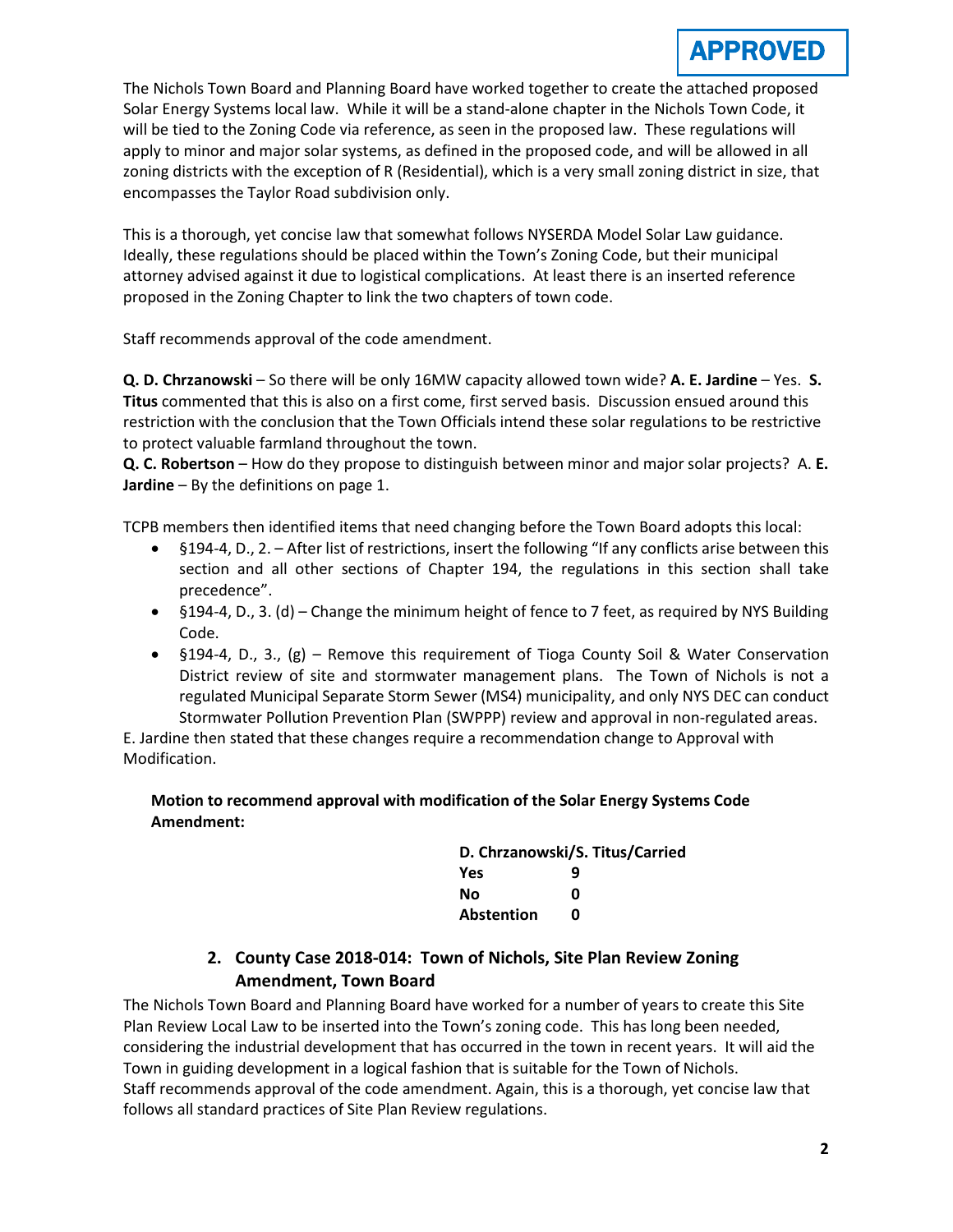

**Motion to recommend approval of the Site Plan Review Zoning Amendment:**

**T. Pollard/S. Titus/Carried Yes 9 No 0 Abstention 0**

#### **III. REPORTS**

# **A. Local Bits and Pieces**

- **1. Town of Candor** A. Cacciola
	- The exterior of the Bostwick's Auction building expansion is complete and they are now working on the interior.
	- Planning Board is working on a wind energy local law.

## **2. Town of Nichols** – P. Moore

- Not in attendance.
- **3. Town of Berkshire T. Pollard** 
	- The Town has a new Code Enforcement Officer, Christopher Hammond.
	- The Dollar General site has been filled and is now ready for building construction.

# **4. Town of Tioga –** D. Chrzanowski

- The Halsey Valley Road Route 17C intersection road elevation project site is now being staged and construction will be starting soon.
- **5. Village of Waverly** vacant
- **6. Village of Owego** G. Eckley
	- G. Eckley inquired about the Farmhouse Brewery at 62-64 Central Avenue. E. Jardine responded that this project did not go through. However, there is another purchaser in contract right now, and the TCPB should be seeing a related 239 referral case in the next couple months.

## **7. Town of Newark Valley** – S. Titus

- Requested E. Jardine's research on the NYS zombie property law.
- E. Jardine requested a copy of the final copy from S. Titus.

## **8. Village of Newark Valley –** M. Reynolds

• LED street light replacement project will take place soon.

## **9. Town of Owego** – J. Current

- No report.
- **10. Town of Barton** G. Updyke